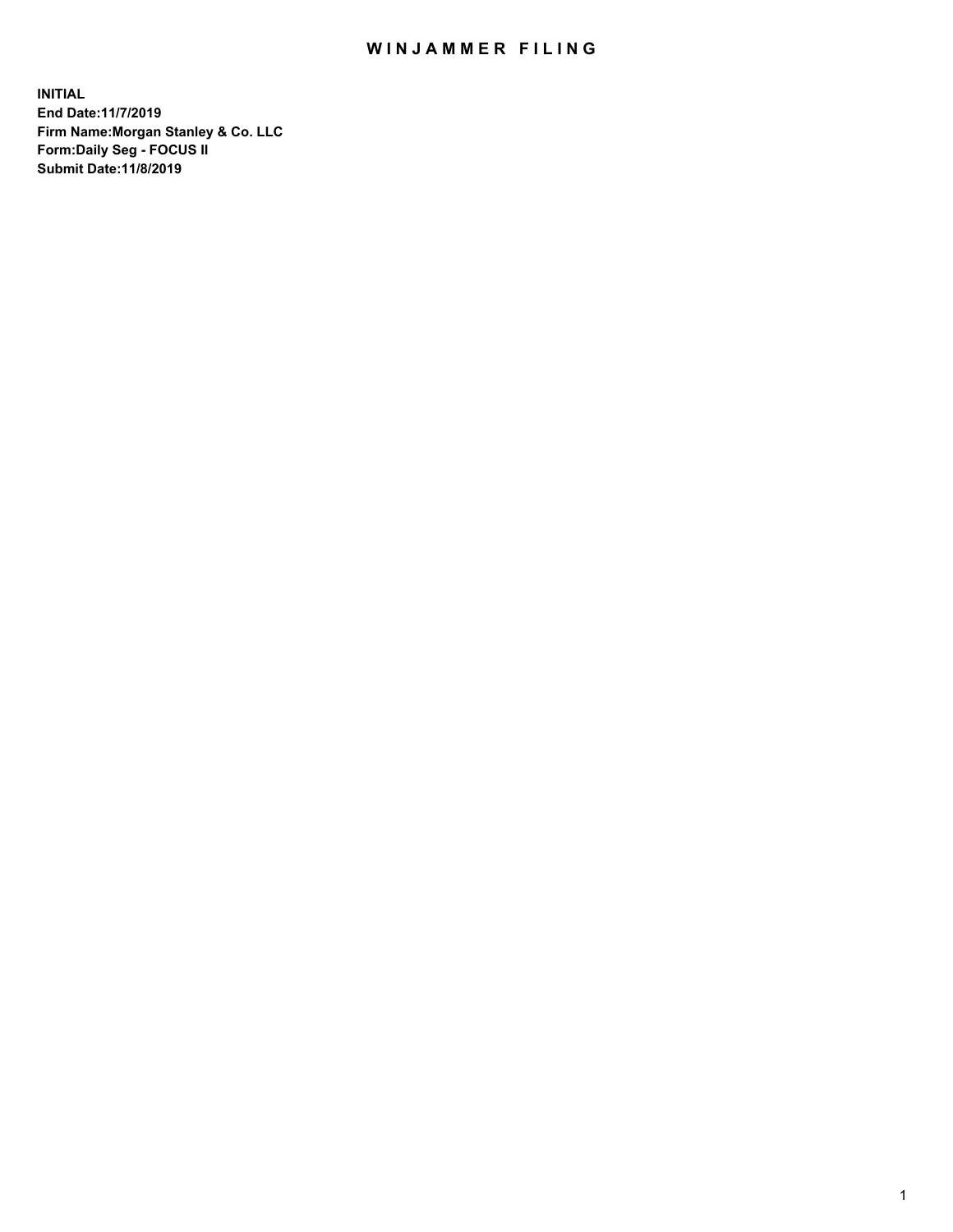**INITIAL End Date:11/7/2019 Firm Name:Morgan Stanley & Co. LLC Form:Daily Seg - FOCUS II Submit Date:11/8/2019 Daily Segregation - Cover Page**

| Name of Company                                                                                                                                                                                                                                                                                                                | Morgan Stanley & Co. LLC                               |
|--------------------------------------------------------------------------------------------------------------------------------------------------------------------------------------------------------------------------------------------------------------------------------------------------------------------------------|--------------------------------------------------------|
| <b>Contact Name</b>                                                                                                                                                                                                                                                                                                            | <b>Ikram Shah</b>                                      |
| <b>Contact Phone Number</b>                                                                                                                                                                                                                                                                                                    | 212-276-0963                                           |
| <b>Contact Email Address</b>                                                                                                                                                                                                                                                                                                   | lkram.shah@morganstanley.com                           |
| FCM's Customer Segregated Funds Residual Interest Target (choose one):<br>a. Minimum dollar amount: ; or<br>b. Minimum percentage of customer segregated funds required:% ; or<br>c. Dollar amount range between: and; or<br>d. Percentage range of customer segregated funds required between:% and%.                         | 235,000,000<br><u>0</u><br><u>0 0</u><br>0 Q           |
| FCM's Customer Secured Amount Funds Residual Interest Target (choose one):<br>a. Minimum dollar amount: ; or<br>b. Minimum percentage of customer secured funds required:%; or<br>c. Dollar amount range between: and; or<br>d. Percentage range of customer secured funds required between:% and%.                            | 140,000,000<br><u>0</u><br><u>00</u><br>0 <sub>0</sub> |
| FCM's Cleared Swaps Customer Collateral Residual Interest Target (choose one):<br>a. Minimum dollar amount: ; or<br>b. Minimum percentage of cleared swaps customer collateral required:% ; or<br>c. Dollar amount range between: and; or<br>d. Percentage range of cleared swaps customer collateral required between:% and%. | 92,000,000<br><u>0</u><br><u>00</u><br>0 <sup>0</sup>  |

Attach supporting documents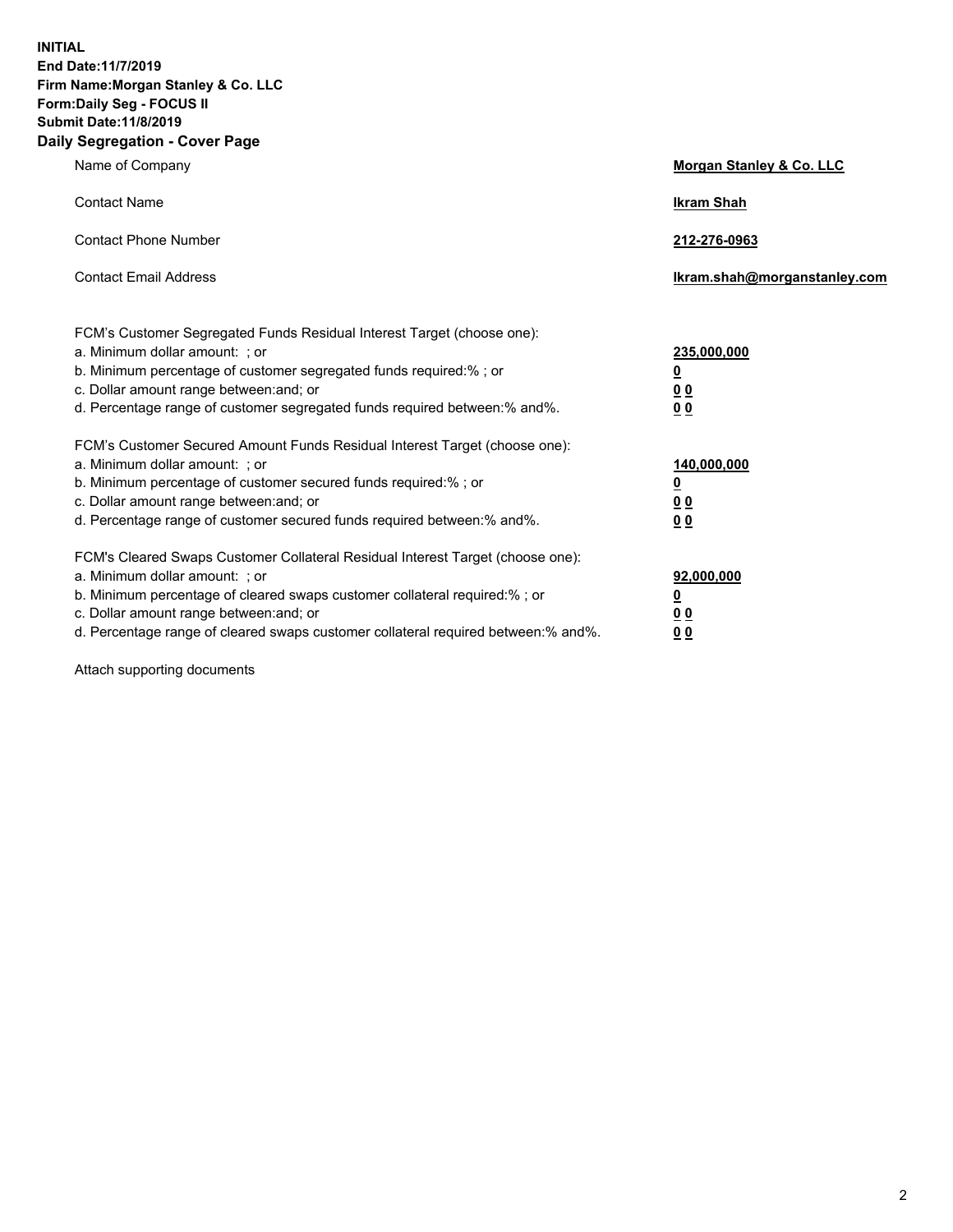### **INITIAL End Date:11/7/2019 Firm Name:Morgan Stanley & Co. LLC Form:Daily Seg - FOCUS II Submit Date:11/8/2019 Daily Segregation - Secured Amounts**

# Foreign Futures and Foreign Options Secured Amounts Amount required to be set aside pursuant to law, rule or regulation of a foreign government or a rule of a self-regulatory organization authorized thereunder 1. Net ledger balance - Foreign Futures and Foreign Option Trading - All Customers A. Cash **2,674,797,369** [7315] B. Securities (at market) **2,312,943,729** [7317] 2. Net unrealized profit (loss) in open futures contracts traded on a foreign board of trade **589,832,682** [7325]

- 3. Exchange traded options
	- a. Market value of open option contracts purchased on a foreign board of trade **18,347,108** [7335]
	- b. Market value of open contracts granted (sold) on a foreign board of trade **-21,185,494** [7337]
- 4. Net equity (deficit) (add lines 1. 2. and 3.) **5,574,735,394** [7345]
- 5. Account liquidating to a deficit and account with a debit balances gross amount **42,560,951** [7351] Less: amount offset by customer owned securities **-41,999,935** [7352] **561,016** [7354]
- 6. Amount required to be set aside as the secured amount Net Liquidating Equity Method (add lines 4 and 5)
- 7. Greater of amount required to be set aside pursuant to foreign jurisdiction (above) or line 6.

## FUNDS DEPOSITED IN SEPARATE REGULATION 30.7 ACCOUNTS

1. Cash in banks

- A. Banks located in the United States **329,272,608** [7500]
- B. Other banks qualified under Regulation 30.7 **518,097,227** [7520] **847,369,835**
- 2. Securities
	- A. In safekeeping with banks located in the United States **758,432,813** [7540]
- B. In safekeeping with other banks qualified under Regulation 30.7 **0** [7560] **758,432,813** [7570]
- 3. Equities with registered futures commission merchants
	-
	- B. Securities **0** [7590]
	- C. Unrealized gain (loss) on open futures contracts **-568,066** [7600]
	- D. Value of long option contracts **0** [7610]
	- E. Value of short option contracts **0** [7615] **9,061,676** [7620]
- 4. Amounts held by clearing organizations of foreign boards of trade

#### A. Cash **0** [7640]

- B. Securities **0** [7650]
- C. Amount due to (from) clearing organization daily variation **0** [7660]
- D. Value of long option contracts **0** [7670]
- E. Value of short option contracts **0** [7675] **0** [7680]
- 5. Amounts held by members of foreign boards of trade
	-
	-
	- C. Unrealized gain (loss) on open futures contracts **590,400,747** [7720]
	- D. Value of long option contracts **18,347,108** [7730]
	-
- 6. Amounts with other depositories designated by a foreign board of trade **0** [7760]
- 7. Segregated funds on hand **0** [7765]
- 8. Total funds in separate section 30.7 accounts **5,766,541,785** [7770]
- 9. Excess (deficiency) Set Aside for Secured Amount (subtract line 7 Secured Statement Page 1 from Line 8)
- 10. Management Target Amount for Excess funds in separate section 30.7 accounts **140,000,000** [7780]
- 11. Excess (deficiency) funds in separate 30.7 accounts over (under) Management Target **51,245,375** [7785]

**0** [7305]

**5,575,296,410** [7355]

### **5,575,296,410** [7360]

[7530]

A. Cash **9,629,742** [7580]

 A. Cash **2,009,604,185** [7700] B. Securities **1,554,510,915** [7710] E. Value of short option contracts **-21,185,494** [7735] **4,151,677,461** [7740] **191,245,375** [7380]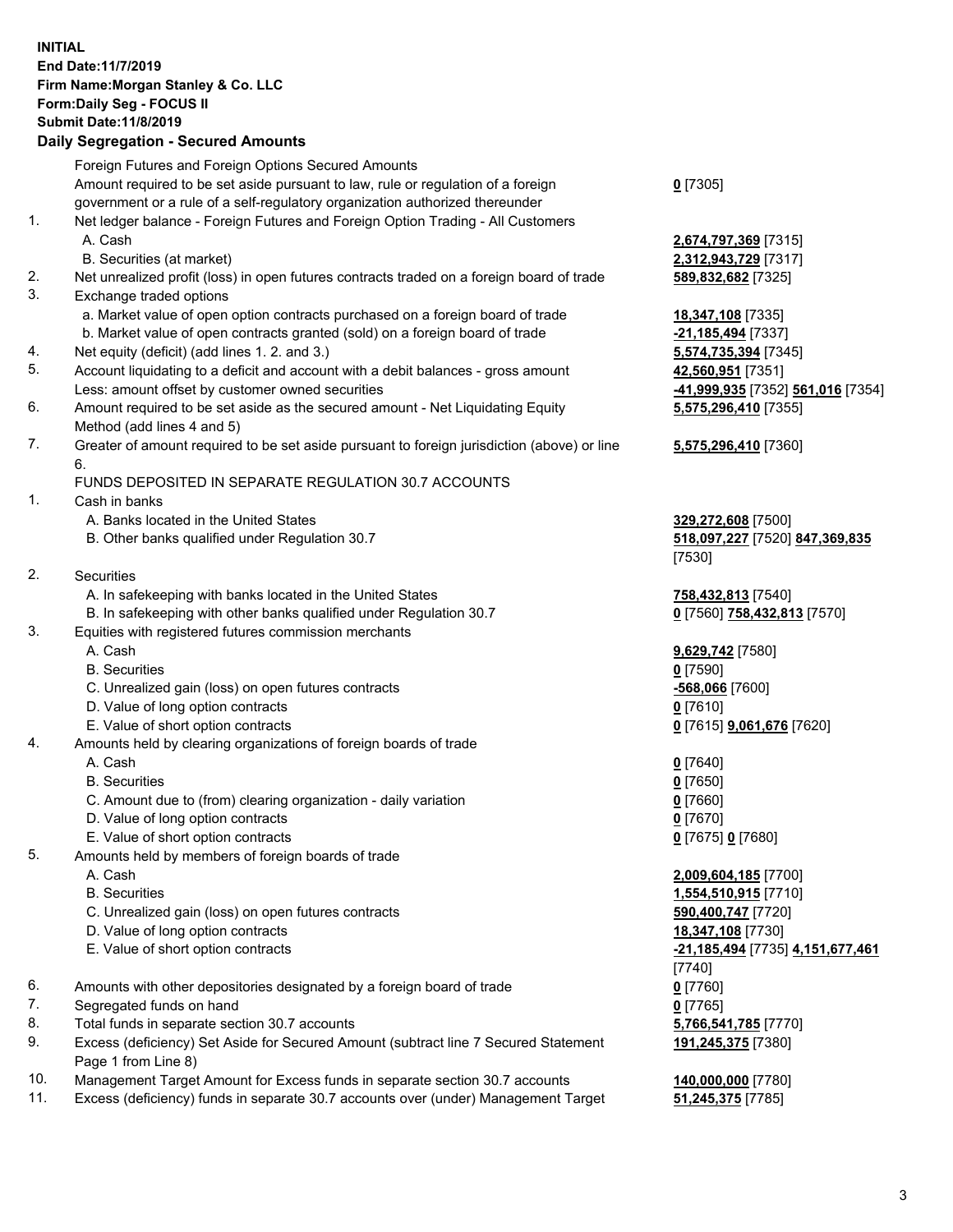**INITIAL End Date:11/7/2019 Firm Name:Morgan Stanley & Co. LLC Form:Daily Seg - FOCUS II Submit Date:11/8/2019 Daily Segregation - Segregation Statement** SEGREGATION REQUIREMENTS(Section 4d(2) of the CEAct) 1. Net ledger balance A. Cash **11,103,597,269** [7010] B. Securities (at market) **6,525,840,702** [7020] 2. Net unrealized profit (loss) in open futures contracts traded on a contract market **-1,656,629,184** [7030] 3. Exchange traded options A. Add market value of open option contracts purchased on a contract market **398,596,496** [7032] B. Deduct market value of open option contracts granted (sold) on a contract market **-274,853,454** [7033] 4. Net equity (deficit) (add lines 1, 2 and 3) **16,096,551,829** [7040] 5. Accounts liquidating to a deficit and accounts with debit balances - gross amount **1,176,613,584** [7045] Less: amount offset by customer securities **-1,175,445,009** [7047] **1,168,575** [7050] 6. Amount required to be segregated (add lines 4 and 5) **16,097,720,404** [7060] FUNDS IN SEGREGATED ACCOUNTS 7. Deposited in segregated funds bank accounts A. Cash **3,266,673,598** [7070] B. Securities representing investments of customers' funds (at market) **0** [7080] C. Securities held for particular customers or option customers in lieu of cash (at market) **657,399,979** [7090] 8. Margins on deposit with derivatives clearing organizations of contract markets A. Cash **6,374,077,318** [7100] B. Securities representing investments of customers' funds (at market) **0** [7110] C. Securities held for particular customers or option customers in lieu of cash (at market) **5,868,440,723** [7120] 9. Net settlement from (to) derivatives clearing organizations of contract markets **85,282,650** [7130] 10. Exchange traded options A. Value of open long option contracts **398,596,496** [7132] B. Value of open short option contracts **-274,853,454** [7133] 11. Net equities with other FCMs A. Net liquidating equity **8,963,223** [7140] B. Securities representing investments of customers' funds (at market) **0** [7160] C. Securities held for particular customers or option customers in lieu of cash (at market) **0** [7170] 12. Segregated funds on hand **0** [7150] 13. Total amount in segregation (add lines 7 through 12) **16,384,580,533** [7180] 14. Excess (deficiency) funds in segregation (subtract line 6 from line 13) **286,860,129** [7190]

- 15. Management Target Amount for Excess funds in segregation **235,000,000** [7194]
- 16. Excess (deficiency) funds in segregation over (under) Management Target Amount Excess

**51,860,129** [7198]